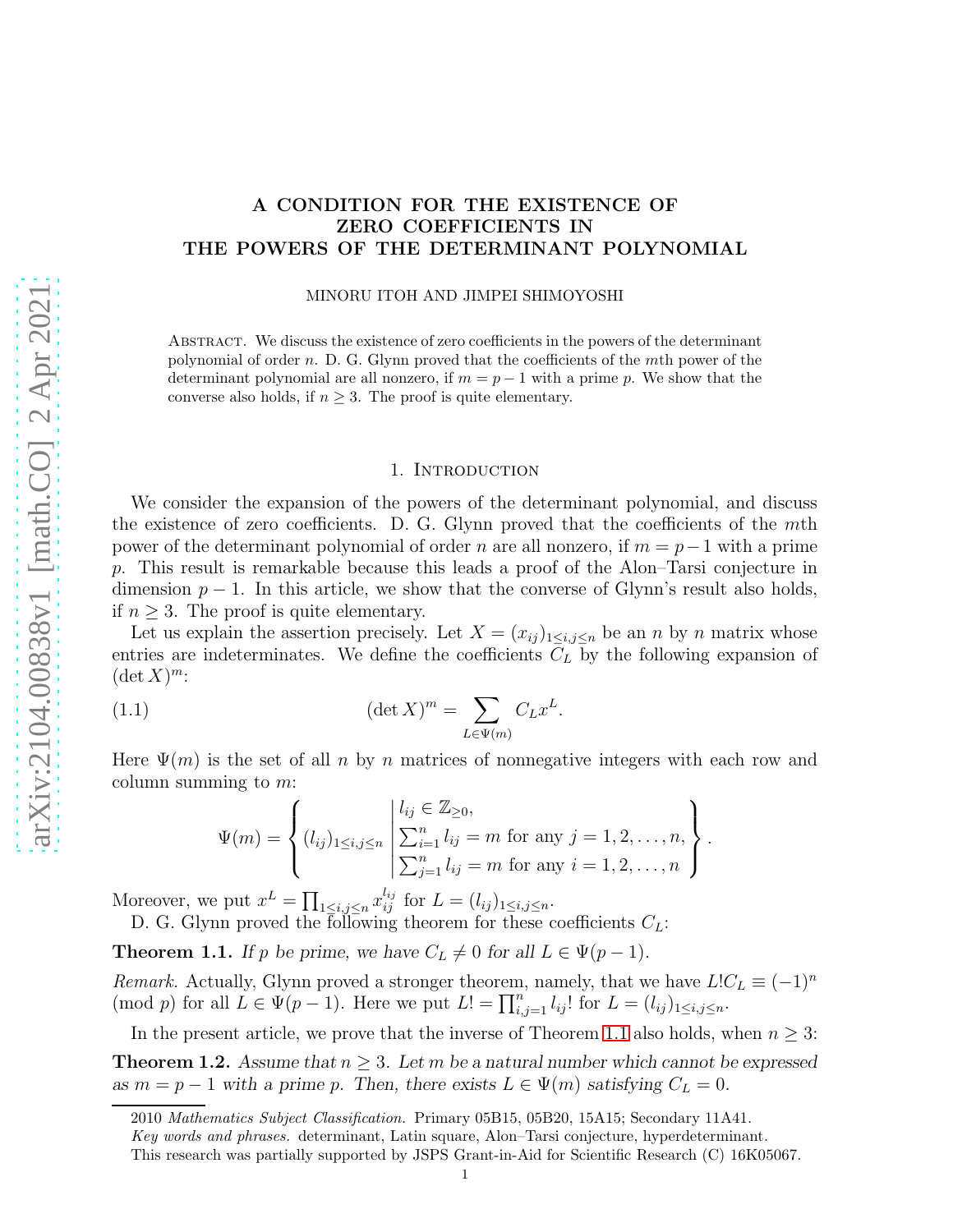Thus, we see that the following two conditions on m are equivalent, when  $n \geq 3$ :

- We have  $C_L \neq 0$  for all  $L \in \Psi(m)$ .
- There is a prime p satisfying  $m = p 1$ .

## 2. THE COEFFICIENTS ARE ALL NONZERO, WHEN  $m = p - 1$

Theorem [1.1](#page-0-0) was shown by D. G. Glynn in [\[G2\]](#page-3-0). The key of the proof is the hyperdeterminant introduced by Glynn himself in [\[G1\]](#page-3-1) (this hyperdeterminant occurs only for fields of prime characteristic  $p$ ). Nowadays, a proof of Theorem [1.1](#page-0-0) without hyperdeterminant is also known [\[K1\]](#page-3-2), [\[K2\]](#page-3-3).

Theorem [1.1](#page-0-0) is remarkable, because this leads to a special case of the Alon–Tarsi conjecture on Latin squares. Let  $els(n)$  and  $ols(n)$  denote the numbers of even and odd Latin squares of size n, respectively. We can easily show  $\operatorname{els}(n) = \operatorname{ols}(n)$  when n is an odd number greater than 1. In contrast, on the case that  $n$  is even, the following conjecture was proposed by N. Alon and M. Tarsi [\[AT\]](#page-3-4):

**Conjecture 2.1.** When *n* is even, we have  $\text{els}(n) \neq \text{ols}(n)$ .

Glynn proved that this conjecture is true, when  $n = p - 1$  with a prime p:

**Theorem 2.2.** For any prime p, we have  $els(p-1) \neq obs(p-1)$ .

This is deduced from Theorem [1.1](#page-0-0) by looking at the coefficient corresponding to the all-ones matrix  $J_n = (1)_{1 \leq i,j \leq n} \in \Psi(n)$ . Indeed we have the relation

$$
C_{J_n} = (-)^{n(n-1)/2} (\text{els}(n) - \text{ols}(n))
$$

as a corollary of the relation between the ordinary parity and the symbol parity of Latin squares given in [\[J\]](#page-3-5).

*Remark.* The Alon–Tarsi conjecture is also proved when  $n = p + 1$  with an odd prime p [\[D\]](#page-3-6). This conjecture is related to various problems including Rota's basis conjecture. See [\[FM\]](#page-3-7) for the results related to this conjecture.

# 3. THERE EXISTS A ZERO COEFFICIENT, WHEN  $m \neq p - 1$

Let us prove Theorem [1.2.](#page-0-1) This theorem was first found in Master's thesis of the second author [\[S\]](#page-3-8).

Let m be a natural number which cannot be expressed as  $m = p - 1$  with a prime p. We can specifically find  $L \in \Psi(m)$  satisfying  $C_L = 0$  as follows. When  $n = 3$ , we consider the following 3 by 3 matrix:

$$
L_3(a,b) = \begin{pmatrix} ab+b-1 & a & 1 \ a & ab & b \ 1 & b & ab+a-1 \end{pmatrix}.
$$

Here, a and b are natural numbers satisfying  $(a+1)(b+1) = m+1$  (there exist such a and b, because  $m + 1$  is a composite number). For general  $n \geq 3$ , we consider the following n by  $n$  matrix:

$$
L_n(a,b) = \begin{pmatrix} L_3(a,b) & & & \\ & m & & \\ & & \ddots & \\ & & & m \end{pmatrix}.
$$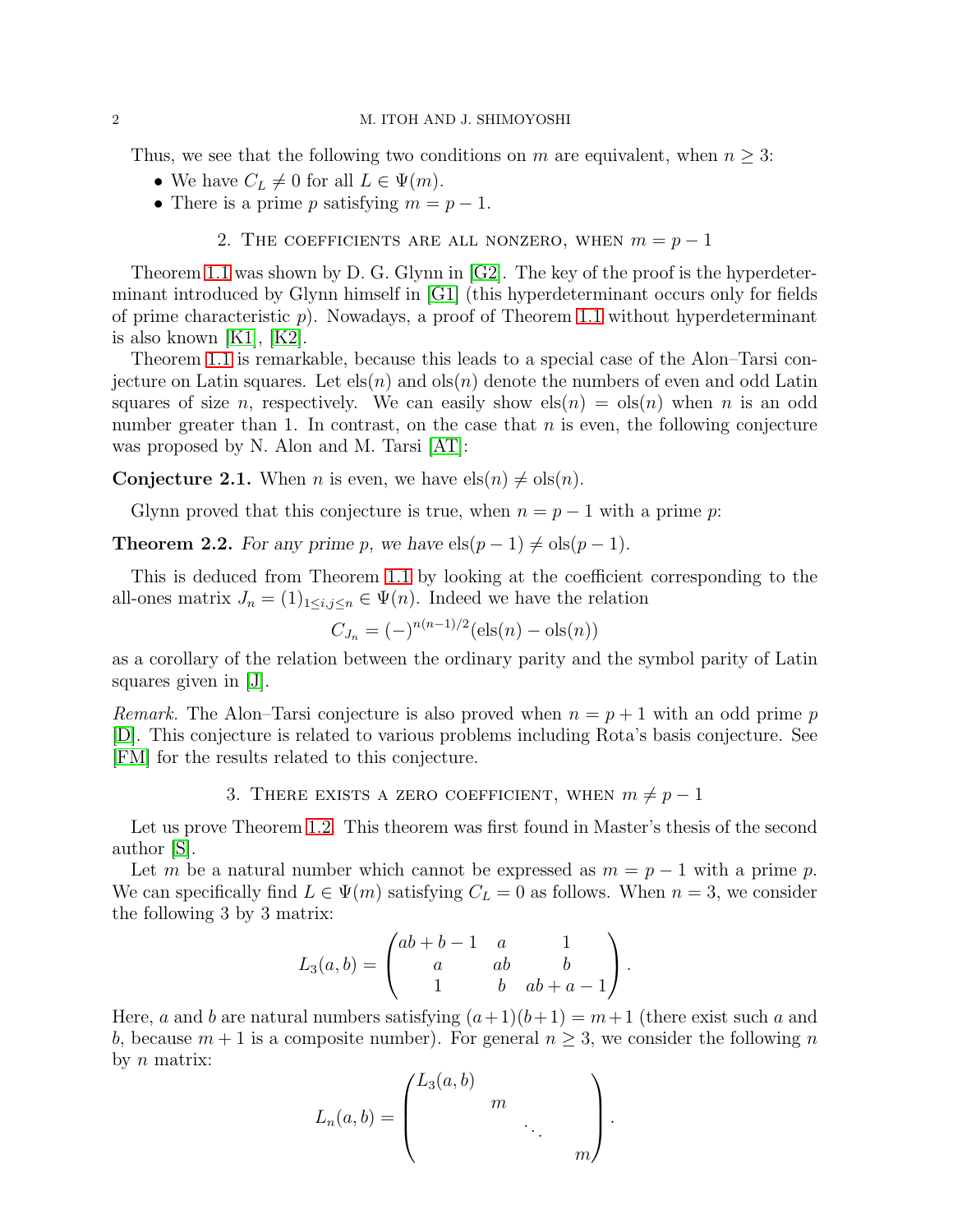Then the coefficient corresponding to this matrix is zero:

**Proposition 3.1.** When  $n \geq 3$ , we have  $C_{L_n(a,b)} = 0$ .

This proposition follows from the following two lemmas. Firstly,  $C_{L_n(a,b)}$  is expressed as the difference of two multinomial coefficients:

### <span id="page-2-1"></span>Lemma 3.2. We have

$$
C_{L_n(a,b)} = (-)^{a+b+1} \binom{m}{ab-1,0,0,a,b,1} + (-)^{a+b} \binom{m}{ab,1,1,a-1,b-1,0},
$$

where

$$
\binom{m}{m_1, m_2, m_3, m_4, m_5, m_6} = \frac{m!}{m_1! m_2! m_3! m_4! m_5! m_6!}.
$$

Secondly, these two multinomial coefficients are equal to each other:

### <span id="page-2-0"></span>Lemma 3.3. We have

$$
\binom{m}{ab-1,0,0,a,b,1} = \binom{m}{ab,1,1,a-1,b-1,0}.
$$

Lemma [3.3](#page-2-0) follows by a direct calculation, and Lemma [3.2](#page-2-1) is proved as follows: *Proof of Lemma [3.2.](#page-2-1)* First we consider the case of  $n = 3$ . We put

$$
\alpha_1 = x_{11}x_{22}x_{33}, \qquad \alpha_2 = x_{12}x_{23}x_{31}, \qquad \alpha_3 = x_{13}x_{21}x_{32}, \n\beta_1 = x_{12}x_{21}x_{33}, \qquad \beta_2 = x_{11}x_{23}x_{32}, \qquad \beta_3 = x_{13}x_{22}x_{31},
$$

such that

$$
\det X = \alpha_1 + \alpha_2 + \alpha_3 - \beta_1 - \beta_2 - \beta_3,
$$

and  $(\det X)^m$  is expanded as follows:

<span id="page-2-3"></span>
$$
(3.1) \quad (\det X)^m = \sum_{k_1+k_2+k_3+l_1+l_2+l_3=m} (-)^{l_1+l_2+l_3} \binom{m}{k_1,k_2,k_3,l_1,l_2,l_3} \alpha_1^{k_1} \alpha_2^{k_2} \alpha_3^{k_3} \beta_1^{l_1} \beta_2^{l_2} \beta_3^{l_3}.
$$

Let us determine all 6-tuples  $(k_1, k_2, k_3, l_1, l_2, l_3)$  of nonnegative integers satisfying the following relation:

(3.2) 
$$
\alpha_1^{k_1} \alpha_2^{k_2} \alpha_3^{k_3} \beta_1^{l_1} \beta_2^{l_2} \beta_3^{l_3} = x^{L_3(a,b)}.
$$

Since the left hand side can be expressed as

<span id="page-2-2"></span>
$$
\alpha_1^{k_1}\alpha_2^{k_2}\alpha_3^{k_3}\beta_1^{l_1}\beta_2^{l_2}\beta_3^{l_3}=x_{11}^{k_1+l_2}x_{12}^{k_2+l_1}x_{13}^{k_3+l_3}
$$

$$
x_{21}^{k_3+l_1}x_{22}^{k_1+l_3}x_{23}^{k_2+l_2}
$$

$$
x_{31}^{k_2+l_3}x_{32}^{k_3+l_2}x_{33}^{k_1+l_1},
$$

this relation is equivalent with the following system of nine linear equations:

$$
\begin{pmatrix} k_1 + l_2 & k_2 + l_1 & k_3 + l_3 \ k_3 + l_1 & k_1 + l_3 & k_2 + l_2 \ k_2 + l_3 & k_3 + l_2 & k_1 + l_1 \ \end{pmatrix} = L_3(a, b) = \begin{pmatrix} ab + b - 1 & a & 1 \ a & ab & b \ 1 & b & ab + a - 1 \end{pmatrix}.
$$

Solving this, we see that  $(k_1, k_2, k_3, l_1, l_2, l_3) \in \mathbb{Z}_{\geq 0}^6$  satisfying [\(3.2\)](#page-2-2) are

$$
(ab-1, 0, 0, a, b, 1),
$$
  $(ab, 1, 1, a-1, b-1, 0).$